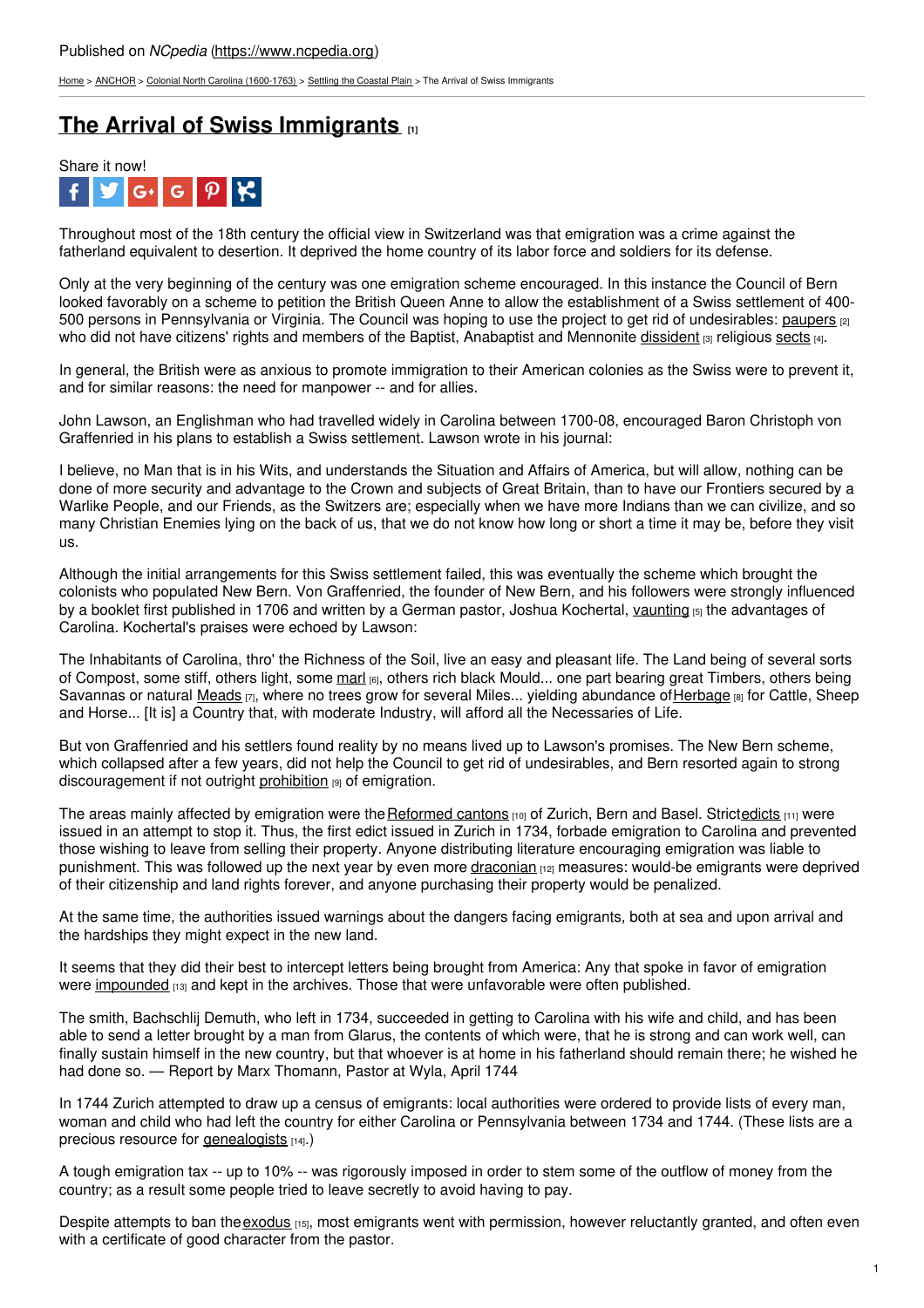Quite a large proportion of emigrants were young people who had lost their fathers, and divorced and widowed people. Widows with numerous children were allowed to go, to stop them become a burden on the community. In some cases young people left home because of objections to their marriage, and got married on the journey.

Economic pressure was the main reason why people wanted to leave, not because they expected to grow rich, but in order to escape dire poverty.

A report by the Pastor of Dättlikon, March 1744, reads:

The paternal care of our gracious rulers is Christian, good, necessary, praiseworthy. But along with this, it is no less good and necessary, if one gives to the poor industrious but unemployed people enough work for their necessary [sustenance](https://www.ncpedia.org/glossary/sustenance) [16], or otherwise gives them some needy assistance, then they would be glad to remain in their native land.

Emigrants sailed to both Pennsylvania and Carolina. Many of those who landed in Carolina subsequently made their way north to Pennsylvania. It was the Carolinas which received the most publicity in Switzerland: The only two independent Swiss colonies in North America were [situated](https://www.ncpedia.org/glossary/situated)  $_{117}$  there. A couple of decades after the failure of New Bern, J.P. Purry (or Pury) in 1732 established the colony of Purrysburg in South Carolina. But migrants frequently moved from one area to another.

Records are too poor to give an accurate estimate of the number wh[oemigrated](https://www.ncpedia.org/glossary/emigrate) [18] from Switzerland during the 18th century; one estimate is that a total of about 25,000 left for America, with the greatest number going in the decade 1734- 44.

## **Primary Source Citations:**

Lawson, John. *A New Voyage to Carolina*. Edited by Hugh Talmage Lefler. Chapel Hill, NC: University of North Carolina Press, 1987.

Faust, Albert Bernhardt. 1920. *Lists of Swiss Emigrants in the Eighteenth Century to the American Colonies*. The Internet Archive. Vol. 1. Washington, D.C.: The National Genealogical Society. <https://archive.org/details/listswissemigrant01fausrich/page/42> [19].

**User Tags:** [colonial](https://www.ncpedia.org/category/user-tags/colonial) [20] [colonization](https://www.ncpedia.org/category/user-tags/colonization) [21] [history](https://www.ncpedia.org/category/user-tags/history) [22] [immigration](https://www.ncpedia.org/category/user-tags/immigration) [23] New [Bern](https://www.ncpedia.org/category/user-tags/new-bern) [24] North [Carolina](https://www.ncpedia.org/category/user-tags/north-carolina-5) [25] **North [Carolina](https://www.ncpedia.org/category/user-tags/north-carolina-6) History [26]** [Page](https://www.ncpedia.org/category/user-tags/page) [27] [Students](https://www.ncpedia.org/category/user-tags/students) [28] [Switzerland](https://www.ncpedia.org/category/user-tags/switzerland) [29] [Teachers](https://www.ncpedia.org/category/user-tags/teachers) [30] All Rights [Reserved](https://www.ncpedia.org/category/user-tags/all-rights) [31] **From:** LEARN NC North Carolina History: A Digital [Textbook](https://www.ncpedia.org/category/entry-source/learn-nc)[32] **Copyright Date:** 2006 **Places:**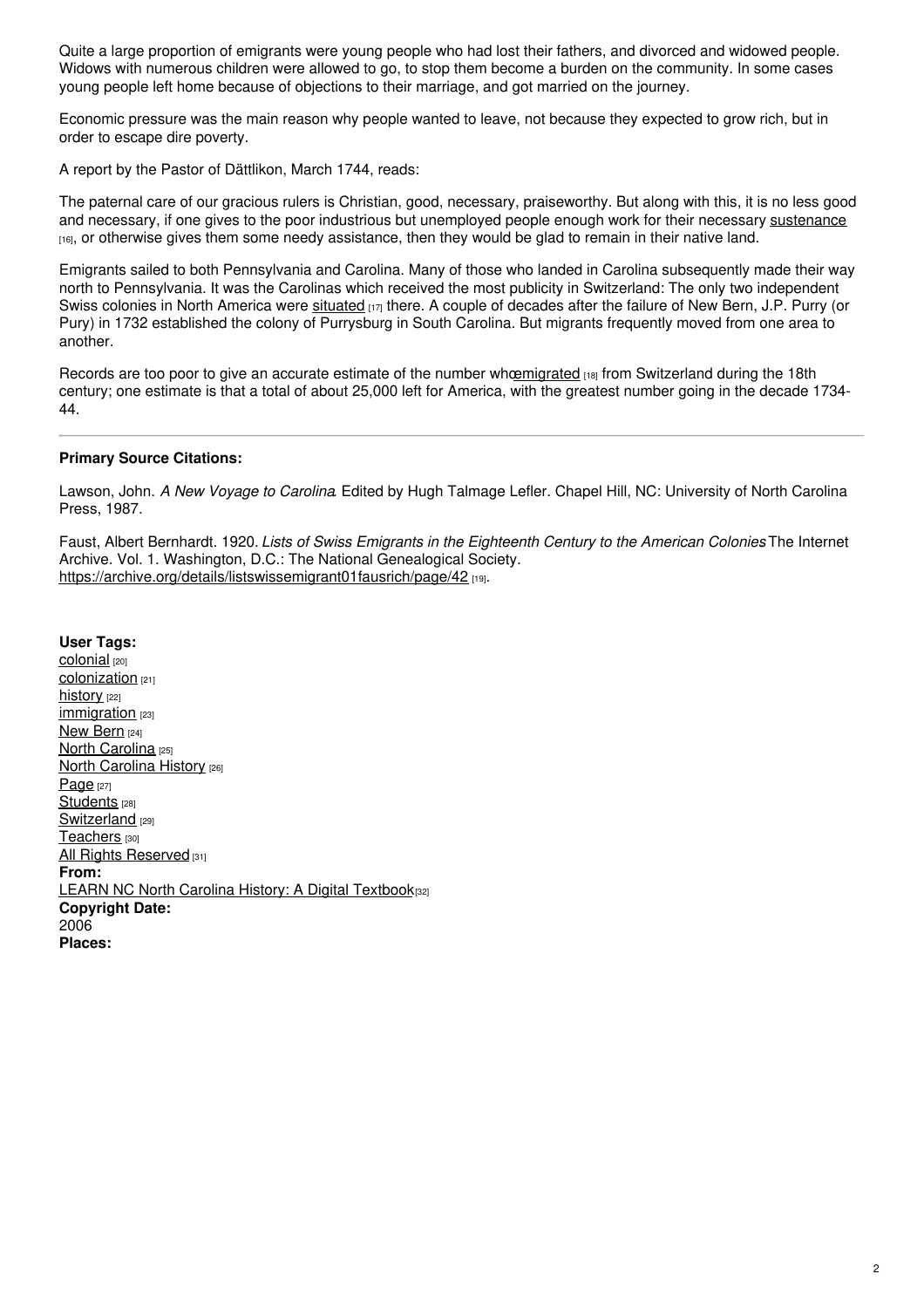

This bust of von Graffenried stands in New Bern, North Carolina, the site of the Swiss settlement he founded.

3 January 2018

**Source URL:** https://www.ncpedia.org/anchor/arrival-swiss-immigrants

## **Links**

- [1] https://www.ncpedia.org/anchor/arrival-swiss-immigrants
- [2] https://www.ncpedia.org/glossary/pauper
- [3] https://www.ncpedia.org/glossary/dissident
- [4] https://www.ncpedia.org/glossary/sect
- [5] https://www.ncpedia.org/glossary/vaunting
- [6] https://www.ncpedia.org/glossary/marl
- [7] https://www.ncpedia.org/glossary/meads
- [8] https://www.ncpedia.org/glossary/herbage
- [9] https://www.ncpedia.org/glossary/prohibition
- [10] https://www.ncpedia.org/glossary/reformed-cantons
- [11] https://www.ncpedia.org/glossary/edict
- [12] https://www.ncpedia.org/glossary/draconian
- [13] https://www.ncpedia.org/glossary/impound
- [14] https://www.ncpedia.org/glossary/genealogist [15] https://www.ncpedia.org/glossary/exodus
- [16] https://www.ncpedia.org/glossary/sustenance